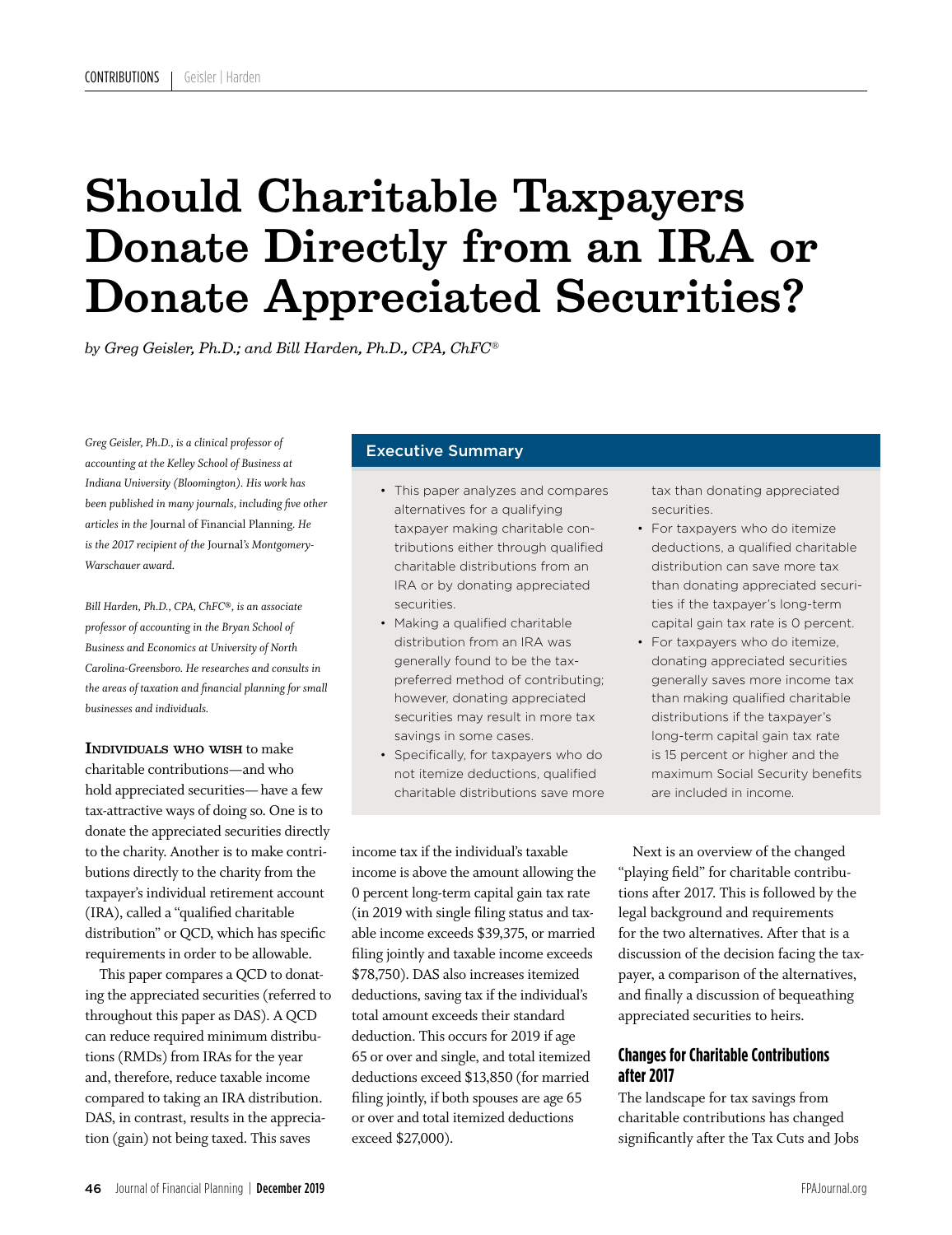Act of 2017.<sup>1</sup> Fewer individual taxpayers' donations are saving taxes at the same level as before 2018. The reasons include almost doubling the standard deduction, limiting taxes paid that are itemized deductions to \$10,000 (regardless of filing status), and the elimination of "miscellaneous" itemized deductions in excess of 2 percent of adjusted gross income (AGI). As a result, far fewer individuals are itemizing deductions, which saves tax on donations to charity.

Gardner and Brannon (2018) suggested tax-saving strategies for clients given the changed landscape: DAS and/ or make a QCD regardless of whether an individual itemizes deductions; and bunching cash donations to charity, possibly by using a donor advised fund, for individuals who itemize deductions only after giving to charity.<sup>2</sup> These suggestions warrant further investigation. The bunching strategy is tax-efficient for clients when it causes total itemized deductions to exceed the standard deduction. The more years that can be bunched together, the greater the effect.

The benefits of a QCD are well established (Kitces 2017; Gardner and Daff 2017; and Reichenstein, Cook, and Harelik 2016). QCDs always save income tax for a taxpayer with positive taxable income. In contrast, DAS sometimes results in no tax benefits (i.e., the taxpayer is not itemizing and faces the 0 percent long-term capital gain rate). Sometimes DAS results in one tax benefit (i.e., either excluding the long-term capital gain from income or causing itemized deductions to exceed the standard deduction). At other times, DAS results in two tax benefits (i.e., the long-term capital gain rate is 15 percent or higher and the taxpayer itemizes deductions). Whether a QCD or DAS saves more income tax is the subject of this analysis.<sup>3</sup>

# **Legal Background and Requirements**

**Qualified charitable distributions from an IRA.** The general rule for

# Figure 1: Individual Federal Income Tax Calculation

Gross Income

- "Above-the-Line" Deductions
- = Adjusted Gross Income (AGI)
- Greater of Standard Deduction or Itemized Deductions
- Qualified Business Income Deduction\*
- = Taxable Income (TI)
- $\times$  Tax Rate(s)
- = **Federal Income Tax**

\*Generally, only allowed for some taxpayers with qualifying business income (i.e., from an S corporation, partnership, and/or sole proprietorship).

QCDs provides that the QCD amount is excluded from income and the maximum is limited to \$100,000 per tax year. QCDs are allowed from IRAs that are not SEP-IRAs or SIMPLE-IRAs.

The distribution must be made directly by the IRA trustee to the qualifying charity. The account owner must be at least 70½ years old and the amount would have been included in income were it not a QCD. Also, the whole QCD must have been allowable as a charitable deduction under the itemized deduction rules. To prevent a double benefit, the amount of the QCD is *not* also allowed as a charitable itemized deduction.4 In contrast, donating appreciated securities to a qualifying charity can allow for a double tax benefit.

**Donating appreciated securities.** An individual holding appreciated securities outside of an IRA has two basic ways of contributing the stock. First, the taxpayer could sell the stock for cash, resulting in tax on the capital gain recognized, followed by a cash contribution to the charity, limited to 60 percent (through 2025) of the contribution base for that year. The remainder carries over for up to five years.<sup>5</sup>

Second, the taxpayer could donate appreciated securities held greater than one year directly to the charity. In this case, the gain is not taxed, and the maximum amount deductible is 30 percent of the contribution base for that year (20 percent for DAS to private foundations).

In either of these cases, the result is an itemized deduction. An individual's contribution base is generally defined as his or her AGI.<sup>6</sup> If the taxpayer avoids any long-term capital gain tax, then they are better off by donating appreciated securities rather than selling the stock and donating the after-tax cash.

# **Decision Facing the Taxpayer**

Assuming an individual making charitable contributions has both an IRA containing appreciated stock and appreciated stock held directly, the decision at hand is if he or she should contribute via a QCD or contribute the directly held stock. An important factor is whether the individual itemizes. Those taking the standard deduction will not receive any tax savings from the donation being an itemized deduction. Figure 1 reviews the basic income tax calculation for individual taxpayers.

According to Tax Policy Center analyses, the number of itemizers with any charitable contribution deduction has decreased from about 25 percent of 1040 filers before 2017 to about 10 percent after 2017.<sup>7</sup> Even if the taxpayer does itemize, itemizing increases "from AGI" deductions, which does not reduce AGI. In contrast, a QCD is excluded from gross income, which does reduce AGI. A major advantage of the latter is potentially less Social Security benefits (SSB) being taxed, because SSB taxability is based on the amount of provisional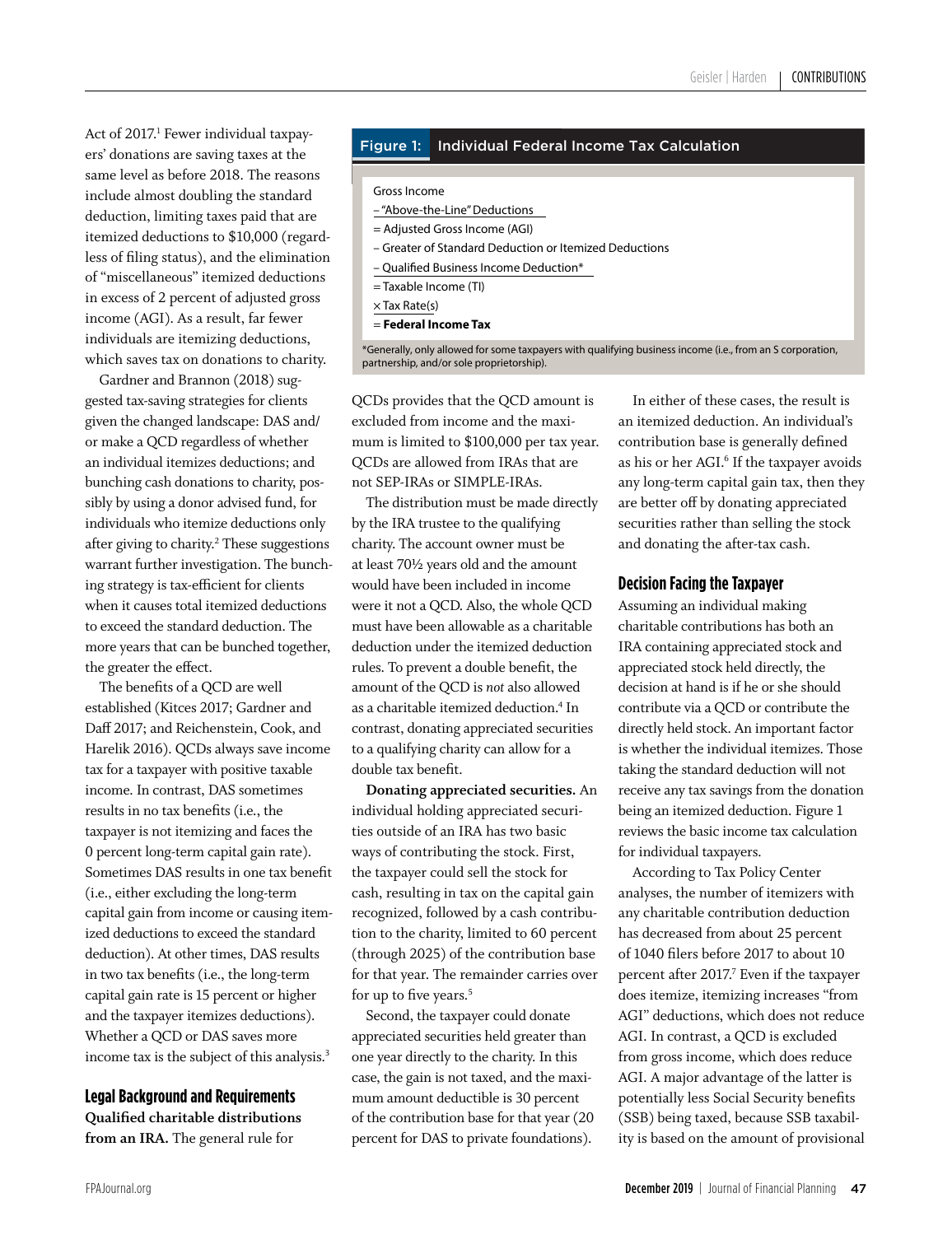income, which is defined as the sum of:

*AGI (without SSB or the student loan interest deduction) + 50% of SSB + tax-exempt income*

Additional advantages of lowering AGI include a lower threshold for the disallowance of the medical category of itemized deductions, and less—or possibly no—phase-out of the \$25,000 maximum rental real estate loss deduction for active participants.

Those over age 70½ with a traditional IRA must take an RMD from their IRA annually. This amount is taxable at ordinary income tax rates. The QCD can count against this RMD amount, up to the \$100,000 maximum allowable QCD (potentially \$200,000 if married filing jointly, consisting of \$100,000 from each spouse's IRA).

In the case of individuals desiring to leave wealth to loved ones through their estate, and who wish to make charitable gifts before death, the QCD offers an additional advantage.8 Amounts left to heirs in an IRA are considered income in respect of a decedent and do not receive a basis step-up. Thus, distributions from the inherited IRA will be taxed as ordinary income to the heir.

# **When donating appreciated securities, the long-term capital gain element is excluded from income.**

Appreciated securities held directly, however, will receive a step-up in basis when inherited.9 When the inherited securities are ultimately sold, the heir will typically only pay tax at the long-term capital gain rate on any post-inheritance appreciation.

# **Comparison of the Alternatives**

Assume the taxpayer has positive taxable income (> \$0) both before and after the donation, is over age 70½, has an IRA balance, and owns appreciated securities (i.e., fair market value above tax basis) both inside the IRA and outside of tax-advantaged accounts.

Specifically, assume the taxpayer bought \$2,000 of stock more than one year ago and simultaneously contributed \$2,000 after-tax dollars to their deductible, traditional IRA, investing it in the same stock. To be actuarially equivalent, assume a 12 percent tax rate at the time of the IRA contribution, so \$2,273 before-tax dollars were contributed to the IRA (\$2,273 before-tax dollars contributed  $-$  [\$2,273  $\times$  12%] [i.e., tax savings] = \$2,000 after-tax dollars).

Next, assume the stock doubled in value since its purchase, so stock held outside the IRA is \$4,000 and inside the IRA is \$4,546 (\$2,273 + \$2,273). The alternative is the taxpayer will either: (1) donate \$4,546 in the form of a QCD from the IRA; or (2) donate appreciated securities of \$4,000, which have been held long-term, and make a QCD of \$546. Under either alternative, the charity receives \$4,546.

When donating appreciated securities, the long-term capital gain element is excluded from income. The taxpayer will receive a charitable contribution itemized deduction of \$4,000, which will save federal income tax, if itemizing. These are the potential "double tax benefits" of DAS. In contrast, the QCD counts toward the taxpayer's RMD and is excluded from income, but there is no itemized deduction created.

To compare tax savings and cash flows from the alternatives—if and when the taxpayer needs funds from one of the investment sources—assume in the case of the QCD that the taxpayer also sells the \$4,000 of directly held stock. In the case of DAS, assume the taxpayer also takes a \$4,000 distribution from

the IRA. This allows a determination of which strategy creates the greater after-tax cash flow.

# **Exploring Five Case Studies**

The five cases analyzed in this paper demonstrate all possible scenarios for an individual with positive taxable income. The four factors impacting tax savings are: (1) Does the taxpayer itemize deductions? (2) If the taxpayer does itemize, is it only because of DAS? (3) Is the taxpayer's long-term capital gain tax rate 0 percent or at least 15 percent? (4) Is the maximum percentage (85 percent) of SSBs included in gross income, or is the percentage less (i.e., inside the Social Security tax torpedo)?

These four factors represent 16 possible scenarios encompassed in the five cases presented here. This paper shows that while donating appreciated securities can have double tax benefits, a QCD is often the preferred alternative.

**Case 1: Taxpayer does not itemize deductions, even if donating appreciated securities.** Assume the taxpayer does not itemize deductions even after DAS of \$4,000. Because the taxpayer uses the standard deduction, the donation itself does not save any income tax even though the exclusion of the gain on the stock can save some income tax.

Here, the QCD always saves more tax because the tax savings from excluding the entire QCD from income is always greater than the tax savings from excluding the long-term capital gain related to the DAS. When making a QCD of \$4,546, the \$4,000 of stock is sold, and \$2,000 longterm capital gain income is recognized since the stock's basis is also \$2,000.

In contrast, when donating appreciated securities of \$4,000 and making a QCD of \$546, a \$4,000 distribution from the IRA is included in gross income. Table 1 presents these results.

The QCD saves more tax for three reasons. First, the long-term capital gain amount is always smaller than the amount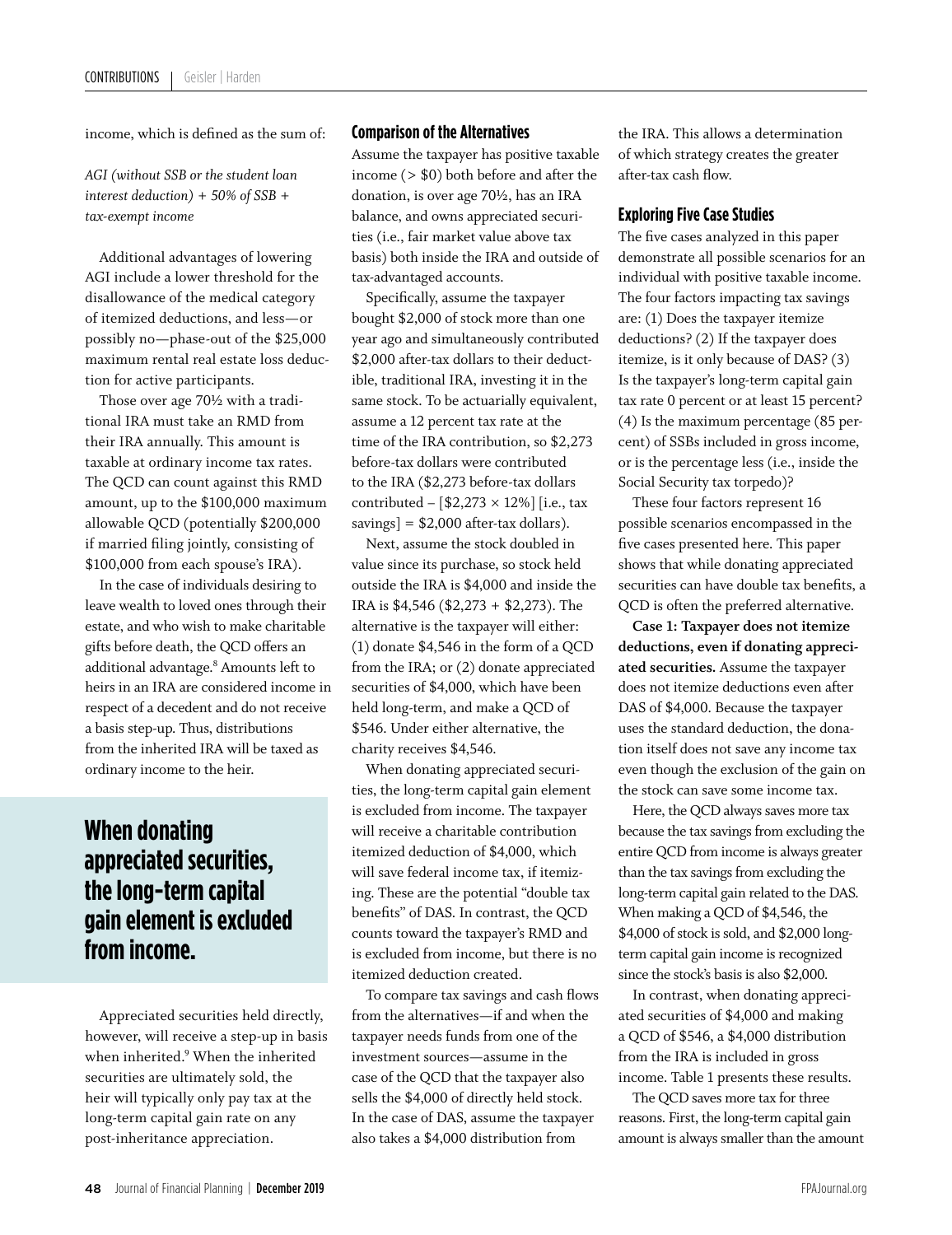| Table 1: Case 1 Comparison (Does Not Itemize Deductions, Even After Donating Appreciated Securities) |
|------------------------------------------------------------------------------------------------------|
|------------------------------------------------------------------------------------------------------|

| <b>Donating Appreciated Securities (DAS)</b>         |            | <b>Qualified Charitable Distribution (QCD)</b>       |           |  |  |
|------------------------------------------------------|------------|------------------------------------------------------|-----------|--|--|
| RMD excluded from AGI                                | $(5546)^*$ | <b>RMD excluded from AGI</b>                         | (54, 546) |  |  |
| Long-term capital gain included in AGI on stock sale | \$0        | Long-term capital gain included in AGI on stock sale | \$2,000   |  |  |
| Additional itemized deductions                       | \$0        | Additional itemized deductions                       | \$0       |  |  |
| Net tax savings**                                    | (566)      | Net tax savings***                                   | (5545)    |  |  |

Notes: The tax rates are at the time of DAS or a QCD.

\*Necessary for actuarially equivalent contributions at beginning of investment.

\*\*Assumes a regular tax rate of 12% and a long-term capital gain rate of 0%. (–\$546 × 0.12) tax savings on RMD = (\$66).

\*\*\*Assumes a regular tax rate of 12% and a long-term capital gain rate of 0%. (-\$4,546 × 0.12) tax savings on RMD + (\$2,000 × 0%) tax cost of the stock sale = (\$545) +  $$0 = (5545).$ 

of the IRA distribution due to positive basis in the securities. Second, the longterm capital gain tax rate is lower than the ordinary tax rate on the IRA distribution. Third, the taxpayer's "below-the-line" deductions do not increase when donating appreciated securities.

**Case 2: Itemized deductions exceed standard deduction** *only if* **donating appreciated securities.** Specifically, the long-term capital gain tax rate > 0 percent (equals from 15 percent to 23.8 percent); and maximum (85 percent) Social Security benefits are included in AGI (i.e., the taxpayer is *not* in the Social Security tax torpedo range).

In this case, the tax savings from the increase in itemized deductions due to DAS depends on how much below the standard deduction total itemized deductions were before DAS and the tax savings from the exclusion of appreciation (gain). The latter depends on both the amount of such exclusion and the long-term capital gain tax rate. So, whether a QCD or DAS saves more income tax depends on the combination of these factors.

Assume the same single taxpayer faces a 22 percent tax rate both this year and more than one year ago when \$2,000 of stock was purchased, and at that time, \$2,564 before-tax dollars were actually contributed to the IRA (note the actuarially equivalent amount has changed since the tax rate at the time of the contribution to the IRA; it is now assumed to be 22 percent rather than 12 percent). Assume the stock value doubles, so now the stock is worth \$4,000 and the IRA contains \$5,128  $($2,564 + $2,564)$ . The taxpayer will either donate \$5,128 via a QCD or DAS worth \$4,000 (held long-term) and make a QCD of \$1,128. In either case, the charity receives \$5,128. Also assume that itemized deductions absent this donation total \$13,500, and after DAS of \$4,000 equal \$17,500. In 2019 the standard deduction for a single taxpayer age 65 or over is \$13,850.

The taxpayer who chooses the QCD option will take the standard deduction (\$13,850) and make a QCD of \$5,128 and sell the stock for \$4,000. Selling the stock increases after-tax cash flow by \$3,700 (stock sale of \$4,000 – (\$2,000 long-term capital gain  $\times$  15 percent)).

In contrast, the taxpayer DAS of \$4,000, makes a QCD of \$1,128, and takes an IRA distribution of \$4,000. This increases total itemized deductions to \$17,500 and after-tax cash flow increases by \$3,923. So, DAS is more tax-efficient than the QCD by \$223 (\$3,923 − \$3,700) because increasing itemized deductions above the standard deduction saved tax. Note that the first \$350 of the donation did not save tax. Table 2 presents these results under the DAS-A and QCD columns.

Note that DAS includes \$4,000 of income from the RMD, whereas the QCD includes only \$2,000 of long-term capital gain income from the stock sale. Thus, DAS results in relatively higher AGI than the QCD, and sometimes this could lead to higher Medicare insurance premiums. If that occurs, DAS might

no longer be more tax-efficient than the QCD (this possibility is investigated after Case 5).

Now assume other itemized deductions are \$10,500. Nothing changes in the case of a QCD. In contrast, if the taxpayer donates appreciated securities of \$4,000, makes a QCD of \$1,128, and takes an IRA distribution of \$4,000, this increases total itemized deductions to only \$14,500 and after-tax cash flow increases by only \$3,263. Here the QCD is more tax-efficient because increasing itemized deductions above the standard deduction saves little tax. This is demonstrated in Table 2 under the DAS-B and QCD columns.

To summarize, Case 2 has itemized deductions below the standard deduction if a QCD, and above the standard deduction if DAS. The breakeven point for DAS compared to a QCD is where the long-term capital gain amount from the directly held stock sale multiplied by the long-term capital gain tax rate equals the amount by which itemized deductions are below the standard deduction before DAS (and taking the IRA distribution), multiplied by the ordinary tax rate.

In this example where the stock has doubled in value, the long-term capital gain tax rate is 15 percent, and the ordinary tax rate is 22 percent, the breakeven point is calculated in the following manner: rearrange both tax rates to the same side of the equation so the \$2,000 (long-term capital gain amount)  $\times$  15 percent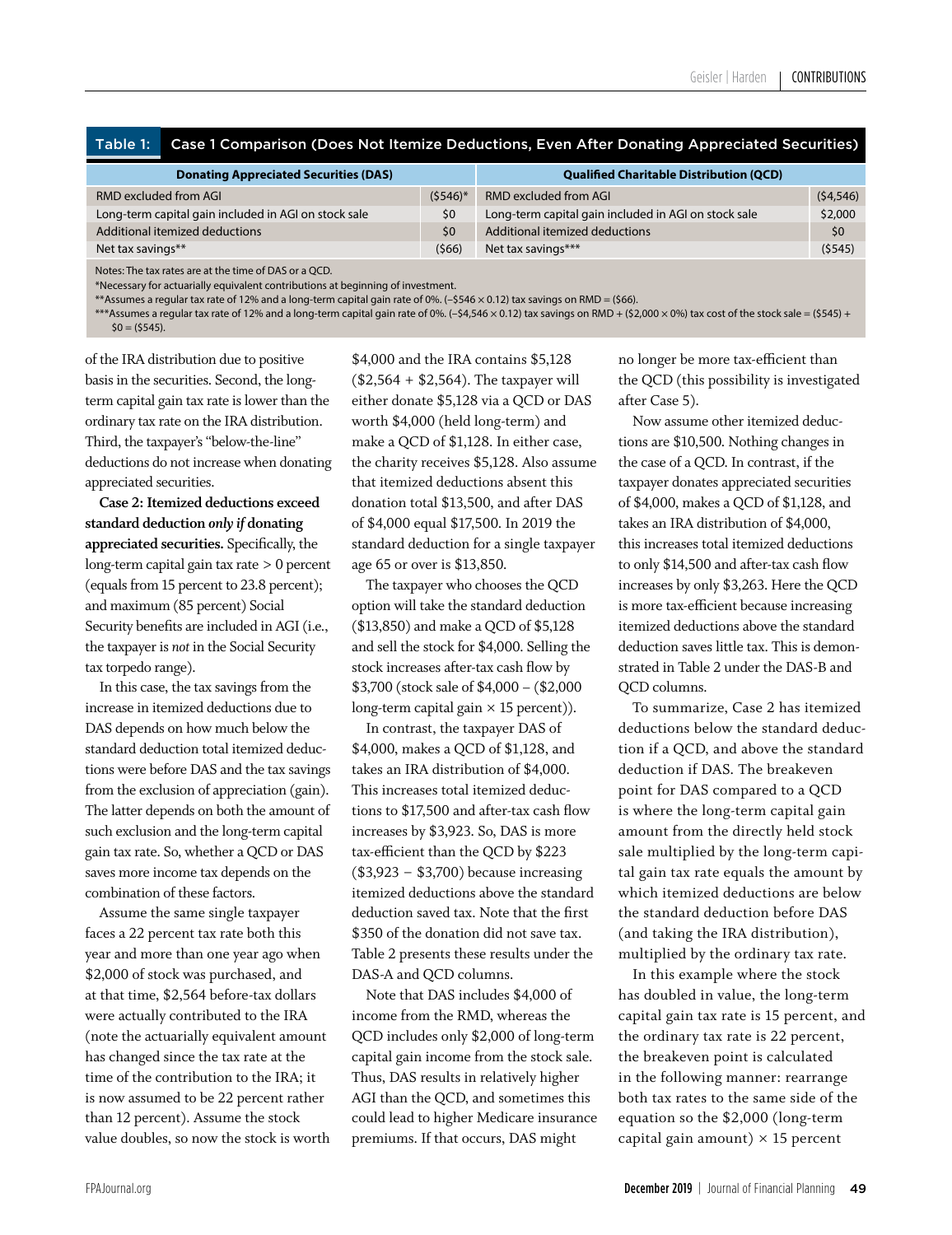#### Table 2: Case 2 Comparison (Itemized Deductions Exceed Standard Deduction Only if Donating Appreciated Securities)

| Assumptions for DAS-A: Itemized deductions \$350 below standard deduction before DAS of \$4,000.                    |               |  |               |                            |                                |           |  |
|---------------------------------------------------------------------------------------------------------------------|---------------|--|---------------|----------------------------|--------------------------------|-----------|--|
| Assumptions for DAS-B: Itemized deductions \$3,350 below standard deduction before DAS of \$4,000.                  |               |  |               |                            |                                |           |  |
|                                                                                                                     | <b>DAS-A</b>  |  | DAS-B         |                            | <b>QCD</b>                     |           |  |
| RMD excluded from AGI                                                                                               | $(51, 128)^*$ |  | $(51, 128)^*$ |                            | (55, 128)                      |           |  |
| Long-term capital gain included in AGI on stock sale                                                                | \$0           |  | 50            |                            | \$2,000                        |           |  |
| Additional itemized deductions                                                                                      | (53,650)      |  | (5650)        |                            | \$0                            |           |  |
| Net tax savings                                                                                                     | $(51,051)$ ** |  | $(5391)$ ***  |                            | $(5828)$ ****                  |           |  |
| <b>Further Proof:</b>                                                                                               |               |  |               |                            |                                |           |  |
|                                                                                                                     | <b>DAS-A</b>  |  | <b>DAS-B</b>  |                            |                                | QCD       |  |
| Cash inflow: RMD                                                                                                    | \$4,000       |  | \$4,000       | Cash inflow: stock sale    |                                | \$4,000   |  |
| Cash outflow: tax increase $($ $\uparrow$ $)$                                                                       |               |  |               | Cash outflow: tax increase |                                |           |  |
| RMD income $ \uparrow$ below-the-line deductions<br>$(A)$ \$4,000 - \$3,650 = \$350<br>(B) $$4,000 - $650 = $3,350$ |               |  |               | $$4,000 - $2,000 = $2,000$ | Long-term capital gain income: |           |  |
| Tax at 22% rate                                                                                                     | $-577$        |  | $-5737$       | Tax at 15% rate            |                                | $-$ \$300 |  |
| After-tax cash flow                                                                                                 | \$3,923       |  | \$3,263       | After-tax cash flow        |                                | \$3,700   |  |

Differences: DAS-A versus QCD: after-tax cash flow is \$223 more if DAS; DAS-B versus QCD: after-tax cash flow is \$437 more if QCD.

Notes: The tax rates are at the time of DAS or a QCD.

\*Necessary for actuarially equivalent contributions at beginning of investment.

\*\*Assumes a regular tax rate of 22% and a long-term capital gain rate of 15%. (−\$1,128 × 0.22) tax savings on RMD + (−\$3,650 × 0.22) savings due to additional  $deductions = (5248) + (5803) = (51.051).$ 

\*\*\*Assumes a regular tax rate of 22% and a long-term capital gain rate of 15%. (−\$1,128 × 0.22) tax savings on RMD + (−\$650 × 0.22) savings due to additional deductions =  $(5248) + (5143) = (5391)$ .

\*\*\*\*Assumes a regular tax rate of 22% and a long-term capital gain rate of 15%. (−\$5,128×0.22) tax savings on RMD + (\$2,000 × 0.15) tax cost of the stock sale =  $(51,128) + 5300 = (5828).$ 

(long-term capital gain tax rate) / 22 percent ordinary rate = breakeven itemized deductions below the standard deduction.

In this case, the breakeven itemized deductions are \$1,364 below the standard deduction before DAS (because \$1,364 more taxable income multiplied by 22 percent increases tax by \$300). Thus, if itemized deductions had been \$12,486, then DAS (increasing itemized deductions by \$4,000 to \$16,486) and making a \$1,128 QCD and taking a \$4,000 IRA distribution would have increased after-tax cash flow by \$3,700 as does the QCD.

**Case 3: Itemized deductions exceed standard deduction with 0 percent long-term capital gain rate and in tax torpedo range.** Specifically, the longterm capital gains tax rate = 0 percent, and the taxpayer is *in* the Social Security tax torpedo range (less than maximum [85 percent] SSBs are included in gross income).<sup>10</sup>

Because the taxpayers are over age

70½, assume they receive Social Security benefits. Approximately 10 million taxpayers have some  $(> 0$  percent) but less than the maximum (< 85 percent) of their SSBs included in income (Geisler 2017). In such cases, strategies that reduce adjusted gross income, such as a QCD, can lead to an even lower amount of SSBs being taxed.

Assume the taxpayers' income places them in either the 10 percent, 12 percent, or the bottom portion of the 22 percent ordinary tax rate bracket (where SSBs being included in gross income is phasing in). The effective marginal federal tax rate on additional (non-SSB) ordinary income is either 15 percent (10 percent  $\times$  150 percent), 18 percent (12 percent  $\times$  150 percent), 22.2 percent (12 percent  $\times$  185 percent), or 40.7 percent (22 percent  $\times$  185 percent), because more non-SSB income causes more SSBs to be taxed.

This range of higher marginal tax rates is the Social Security tax torpedo. The 150 percent and 185 percent amounts

come from more SSBs becoming income as non-SSB income increases, first at a 50 percent rate and later at an 85 percent rate. For a taxpayer in the SSB phase-in range, choosing a QCD will save more tax than DAS. Specifically, if taxable income in 2019 is less than \$78,750 for those married filing jointly (\$39,375 single), the net long-term capital gain amount included in taxable income is taxed at 0 percent. So, excluding the appreciation when donating appreciated securities saves no tax. The only potential tax savings from DAS is through increasing itemized deductions.

For a single taxpayer, assume ordinary income without considering SSBs is \$22,000. Social Security benefits are \$30,000, of which \$7,050 are included in income; and itemized deductions are \$15,000 before engaging in either DAS or making a QCD. The ordinary tax rate bracket is 12 percent (since taxable income is above \$9,700, but not above \$39,475). For simplicity, assume that more than one year ago when buying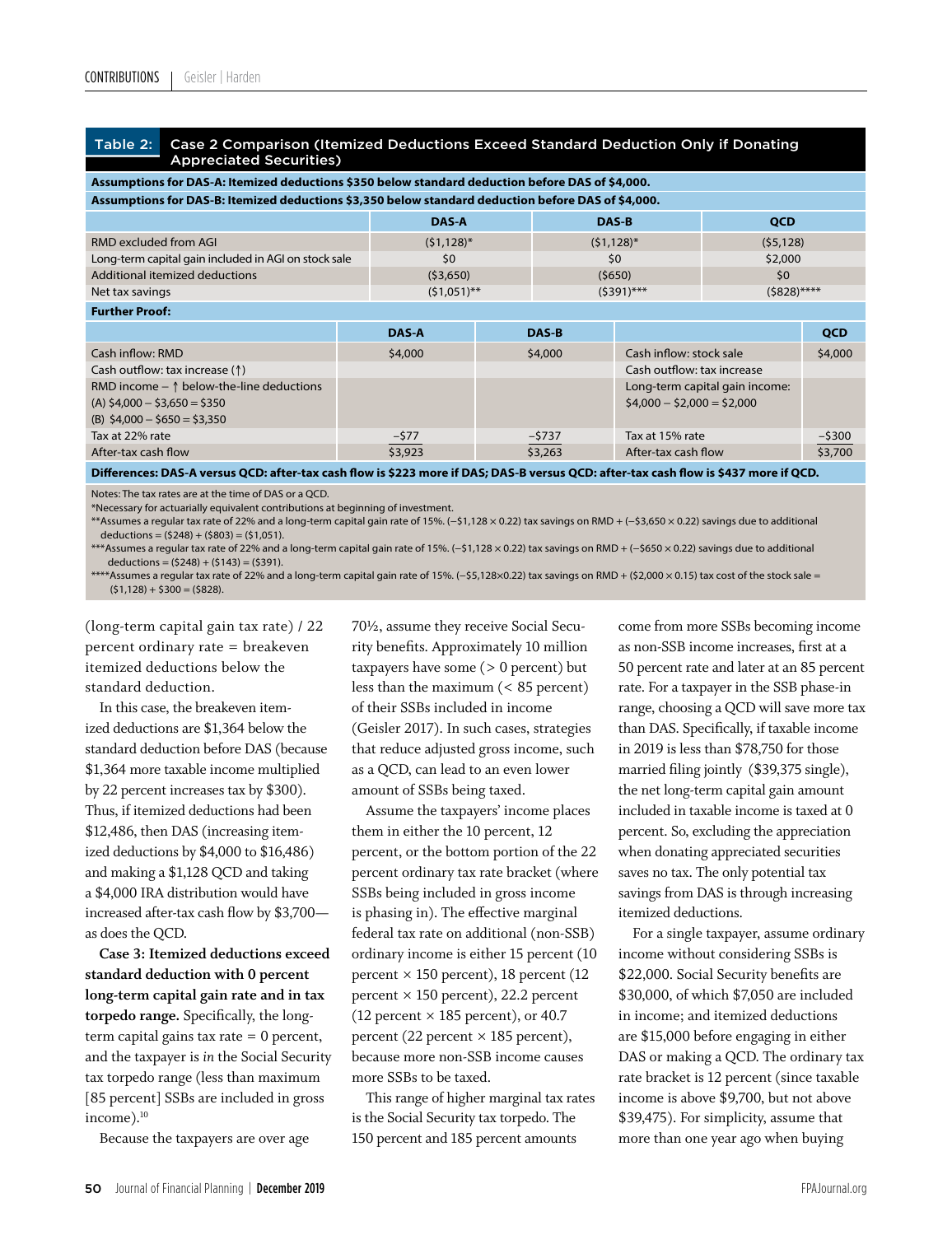#### Table 3: Case 3 Comparison (Itemized Deductions Exceed Standard Deduction; 0 Percent Long-Term Capital Gain Rate)

**Assumptions: Entire \$4,000 donated appreciated securities saves tax, long-term capital gain tax rate is 0 percent,**  and non-Social Security benefit income increases Social Security benefit income.

|                                                       | <b>DAS</b>  |                                                      | <b>QCD</b>   |
|-------------------------------------------------------|-------------|------------------------------------------------------|--------------|
| <b>RMD excluded from AGI</b>                          | $(5546)^*$  | RMD excluded from AGI                                | (54, 546)    |
| Long-term capital gain included in AGI on stock sale  | \$0         | Long-term capital gain included in AGI on stock sale | \$2,000      |
| Social Security benefits added to income              | \$3,400     | Social Security benefits added to income             | \$1,700      |
| Additional itemized deductions                        | (54,000)    | Additional itemized deductions                       | \$0          |
| Net tax savings                                       | $(5138)$ ** | Net tax savings                                      | $(5342)$ *** |
| <b>Further Proof:</b>                                 |             |                                                      |              |
|                                                       | <b>DAS</b>  |                                                      | QCD          |
| Cash inflow: RMD                                      | \$4,000     | Cash inflow: stock sale                              | \$4,000      |
| Cash outflow: tax increase (1)                        |             | Cash outflow: tax increase                           |              |
| RMD income $ \uparrow$ below-the-line deductions      |             | Long-term capital gain income:                       |              |
| $$4,000 - $4,000 = $0$                                |             | $$4,000 - $2,000 = $2,000 \times 0\% = $0$           |              |
| Additional SSB income $=$ \$3,400                     |             | Additional SSB income $=$ \$1,700                    |              |
| Tax at 12% rate                                       | $-$ \$408   | Tax at 12% rate                                      | $-$ \$204    |
| After-tax cash flow                                   | \$3,592     | After-tax cash flow                                  | \$3,796      |
| Difference: After-tax cash flow is \$204 more if QCD. |             |                                                      |              |

Notes: The tax rates are at the time of DAS or a QCD.

\*Necessary for actuarially equivalent contributions at beginning of investment.

\*\*Assumes a regular tax rate of 12% and a long-term capital gain rate of 0%. (−\$546 × 0.12) tax savings on RMD + (\$3,400 × 0.12) tax cost on SSBs + (−\$4,000 × 0.12) due to the deductions = (\$66) + \$408 + (\$480) = (\$138).

\*\*\*Assumes a regular tax rate of 12% and a long-term capital gain rate of 0%. (−\$4,546 × 0.12) tax savings on RMD + (\$2,000 × 0.0) tax cost of the stock sale +  $(51,700 \times 0.12)$  tax cost on SSBs =  $(5546) + 50 + 5204 = (5342)$ .

the stock and making the traditional IRA contribution, the taxpayer's tax rate was also 12 percent.

Recall that when making a QCD of \$4,546, the \$4,000 of stock is sold, and \$2,000 long-term capital gain income is recognized. This long-term capital gain is taxed at a 0 percent rate, but it causes \$1,700 more SSBs to be income. This results in  $$204 ($1,700 \times 12$  percent) more tax, so after-tax cash flow increases by \$3,796 rather than the full \$4,000.

In contrast, now assume DAS of \$4,000, making a \$546 QCD, and distributing \$4,000 from the IRA. The QCD has no impact on income, and the IRA distribution income of \$4,000 is offset by the increase in itemized deductions of the same amount. However, the additional \$4,000 of income causes \$3,400 more SSBs to be income, which results in  $$408 ($3,400 \times 12 \text{ percent})$ more tax. After-tax cash flow increases by only \$3,592. So, the QCD results in \$204 (\$3,796 − \$3,592) more tax savings. This is demonstrated in Table 3.

While giving equal amounts to charity, the QCD makes the taxpayer wealthier than donating appreciated securities for a taxpayer over age 70½ whose taxable income is low enough that the long-term capital gain tax rate is 0 percent, and for whom any additional income triggers a higher percentage of SSBs subject to income tax. The QCD always "wins" in this case; however, the QCD will also always "win" in a different case—where itemized deductions exceed the standard deduction *only after* DAS, the long-term capital gain tax rate  $= 0$  percent, and less than the maximum SSBs are included in income. Here, DAS will save even less tax, because tax benefits are absent until DAS brings itemized deductions above the standard deduction.

**Case 4: Itemized deductions exceed standard deduction with 15 percent long-term capital gain rate and in tax torpedo range.** Specifically, long-term capital gain tax rate = 15 percent; and the taxpayer is *in* the Social Security tax torpedo range.<sup>11</sup>

In this case, whether a QCD or DAS saves more income tax depends on the donated stock's tax basis. The higher the stock's basis, the lower the long-term capital gains on the directly held stock sale when the charitable donation is made only by a QCD. This lower income means that less SSBs are included in gross income.

Assume a single taxpayer whose ordinary income is \$36,000 without considering SSBs; SSBs are \$30,000, of which \$18,950 (less than maximum of 85 percent) are included in income; and itemized deductions are \$15,000 before engaging in either DAS or making a QCD. The ordinary tax rate bracket is 22 percent (because taxable income is above \$39,475). For simplicity, also assume that it was more than one year ago when buying the stock and making the traditional IRA contribution that the taxpayer's tax rate was also 22 percent.

When making a QCD of \$5,128, the \$4,000 of stock is sold and \$2,000 long-term capital gain is recognized.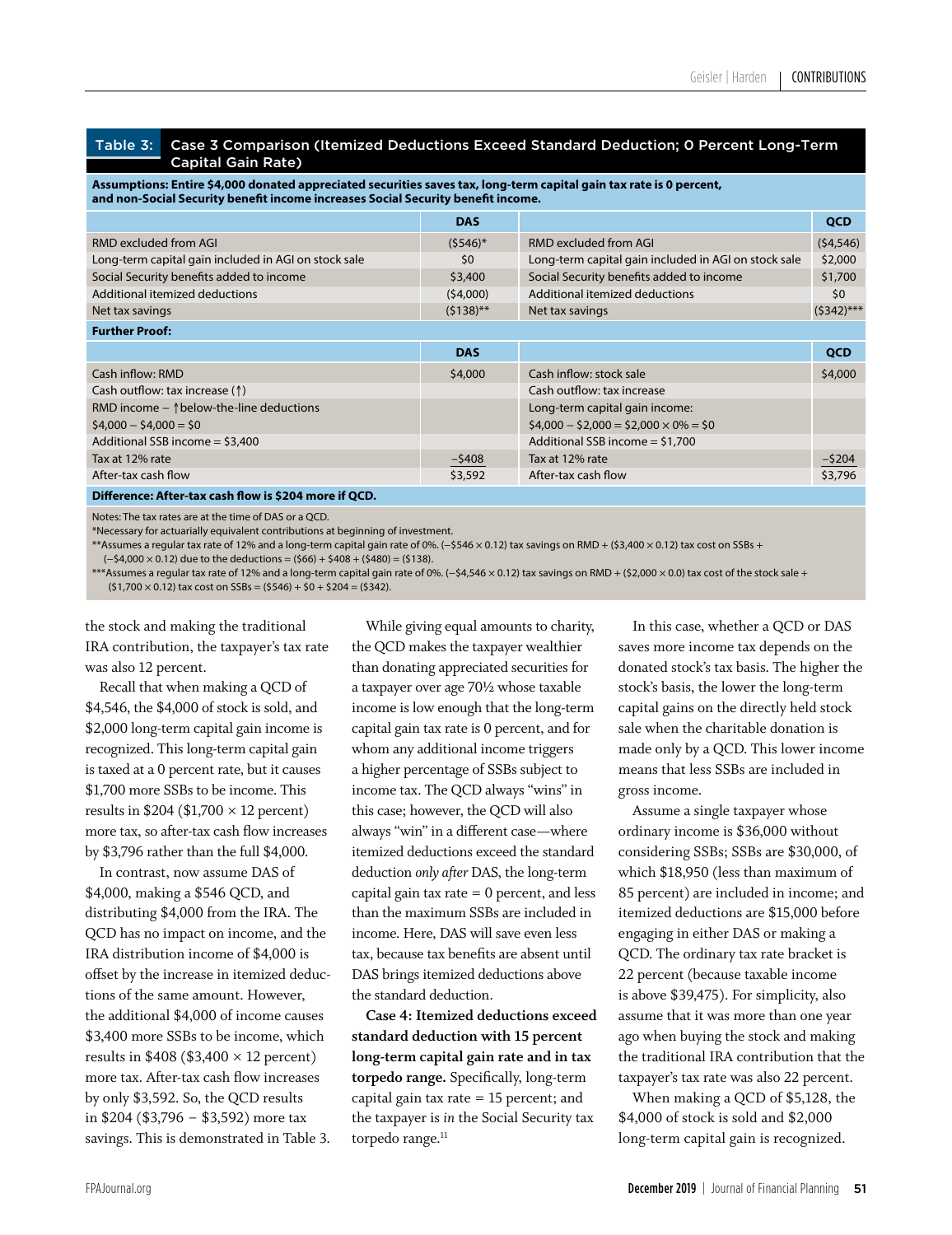**Further Proof:**

#### Table 4: Case 4 Comparisons (Itemized Deductions Exceed Standard Deduction; 15 Percent Long-Term Capital Gain Rate)

**Assumptions for QCD-A: Entire \$4,000 DAS saves tax, long-term capital gain tax rate is 15%, and more non-SSB income increases SSB income.** 

**Assumptions for QCD-B: Same as QCD-A, except long-term capital gain on stock sale is \$1,000 higher.** 

|                                                      | <b>DAS</b>    | <b>OCD-A</b> | <b>OCD-B</b>  |
|------------------------------------------------------|---------------|--------------|---------------|
| RMD excluded from AGI                                | $(51, 128)^*$ | (55, 128)    | (55, 128)     |
| Long-term capital gain included in AGI on stock sale | \$0           | \$2,000      | \$3,000       |
| Social Security benefits added to income             | \$3,400       | \$1,700      | \$2,550       |
| Additional itemized deductions                       | (54,000)      | \$0          | \$0           |
| Net tax savings:                                     | $(5380)$ **   | $(5454)$ *** | $(5117)$ **** |

|                                                                                                                                       | <b>DAS</b> |                                                      | <b>OCD-A</b> | QCD-B     |  |  |  |
|---------------------------------------------------------------------------------------------------------------------------------------|------------|------------------------------------------------------|--------------|-----------|--|--|--|
| Cash inflow: RMD                                                                                                                      | \$4,000    | Cash inflow: stock sale                              | \$4,000      | \$4,000   |  |  |  |
| Cash outflow: tax increase                                                                                                            |            | Cash outflow: tax increase                           |              |           |  |  |  |
| RMD income – increase in below-the-line deductions:                                                                                   |            | Long-term capital gain income:                       |              |           |  |  |  |
| $$4K - $4K = $0$                                                                                                                      |            | (A) $$4K - $2K = $2K \times 15\%$ ;                  |              |           |  |  |  |
| $(K = 0.000)$                                                                                                                         |            | (B) $$4K - $1K = $3K \times 15\%$                    | $-5300$      | $-$ \$450 |  |  |  |
| Additional SSB income $=$ \$3,400                                                                                                     |            | Additional SSB income = $(A)$ \$1,700; $(B)$ \$2,550 |              |           |  |  |  |
| Tax at 22% rate                                                                                                                       | $-5748$    | Tax at 22% rate                                      | $-$ \$374    | $-$ \$561 |  |  |  |
| After-tax cash flow                                                                                                                   | \$3,252    | After-tax cash flow                                  | \$3,326      | \$2,989   |  |  |  |
| Differences: DAS versus QCD-A: after-tax cash flow is \$74 more if QCD-A: DAS versus QCD-B: after-tax cash flow is \$263 more if DAS. |            |                                                      |              |           |  |  |  |

Notes: The tax rates are at the time of DAS or a QCD. 

\*Necessary for actuarially equivalent contributions at beginning of investment.

\*\*Assumes a regular tax rate of 22% and a long-term capital gain rate of 15%. (−\$1,128 × 0.22) tax savings on RMD + (\$3,400 × 0.22) tax cost on SSBs +

(−\$4,000 × 0.22) savings due to additional deductions = (\$248) + \$748 + (\$880) = (\$380).

\*\*\*Assumes a regular tax rate of 22% and a long-term capital gain rate of 15%. (−\$5,128 × 0.22) tax savings on RMD + (\$2,000 × 0.15) tax cost of the stock sale +  $(51,700 \times 0.22)$  tax cost on SSBs =  $(51,128) + 5300 + 5374 = (5454)$ .

\*\*\*\*Assumes a regular tax rate of 22% and a long-term capital gain rate of 15%. (−\$5,128 × 0.22) tax savings on RMD + (\$3,000 × 0.15) tax cost of the stock sale +  $(52,550 \times 0.22)$  tax cost on SSBs =  $(51,128) + 5450 + 5561 = (5117)$ .

This long-term capital gain is taxed at a 15 percent rate, and it causes \$1,700 (85 percent of \$2,000) more SSBs to be income. This results in \$674  $[(\$1,700 \times 22 \text{ percent}) + (\$2,000 \times 15$ percent)] more federal income tax, so after-tax cash flow increases by \$3,326  $($4,000 - $674).$ 

In contrast, if donating appreciated securities of \$4,000, making a \$1,128 QCD, and distributing \$4,000 from the IRA, the QCD has no impact on tax, and the IRA distribution is offset by the increase in total itemized deductions. However, the additional \$4,000 of income causes \$3,400 more SSBs to be taxed, which results in  $$748 ($3,400 \times 22 \text{ percent})$  more income tax. So, after-tax cash flow increases by only \$3,252. The QCD of \$5,128 makes the taxpayer wealthier than DAS by \$74 (\$3,326 − \$3,252).

This is demonstrated in Table 4 under the DAS and QCD-A columns.

In contrast, a lower stock basis results in the DAS making the taxpayer wealthier. This occurs because in the QCD-only case, the lower basis means more long-term capital gain income from the stock sale and thus more SSBs are included in income.

Assume the previous facts except that the directly held stock's basis is \$1,000, so the long-term capital gain on its sale is \$3,000 when making a QCD. This longterm capital gain is taxed at a 15 percent rate and it also causes \$2,550 (85 percent of \$3,000) more SSBs to be income. This results in  $$1,011$  [( $$2,550 \times 22$  percent) + (\$3,000 × 15 percent)] federal income tax, so after-tax cash flow increases by only \$2,989 (\$4,000 − \$1,011).

In contrast, if DAS of \$4,000, making a \$1,128 QCD, and distributing \$4,000

from the IRA, the increase in after-tax cash flow is the same as in the prior example: \$3,252. Donating appreciated securities, thus, makes the taxpayer wealthier by \$263 (\$3,252 − \$2,989). This is also demonstrated in Table 4 under the DAS and QCD-B columns.

The breakeven point is when 85 percent of the additional IRA distribution (*I*) multiplied by the ordinary tax rate (22 percent) equals the combination of the long-term capital gain income (*L*) multiplied by the long-term capital gain tax rate (15 percent) plus 85 percent of *L* (which represents the increase in SSBs being taxed) multiplied by the ordinary tax rate (22 percent). In simplified form:

 $85\% \times I \times 22\% = (L \times 15\%) +$  $(85\% \times L \times 22\%)$  $18.7\% \times I = 33.7\% \times L$  $(0.187/0.337) \times I = L$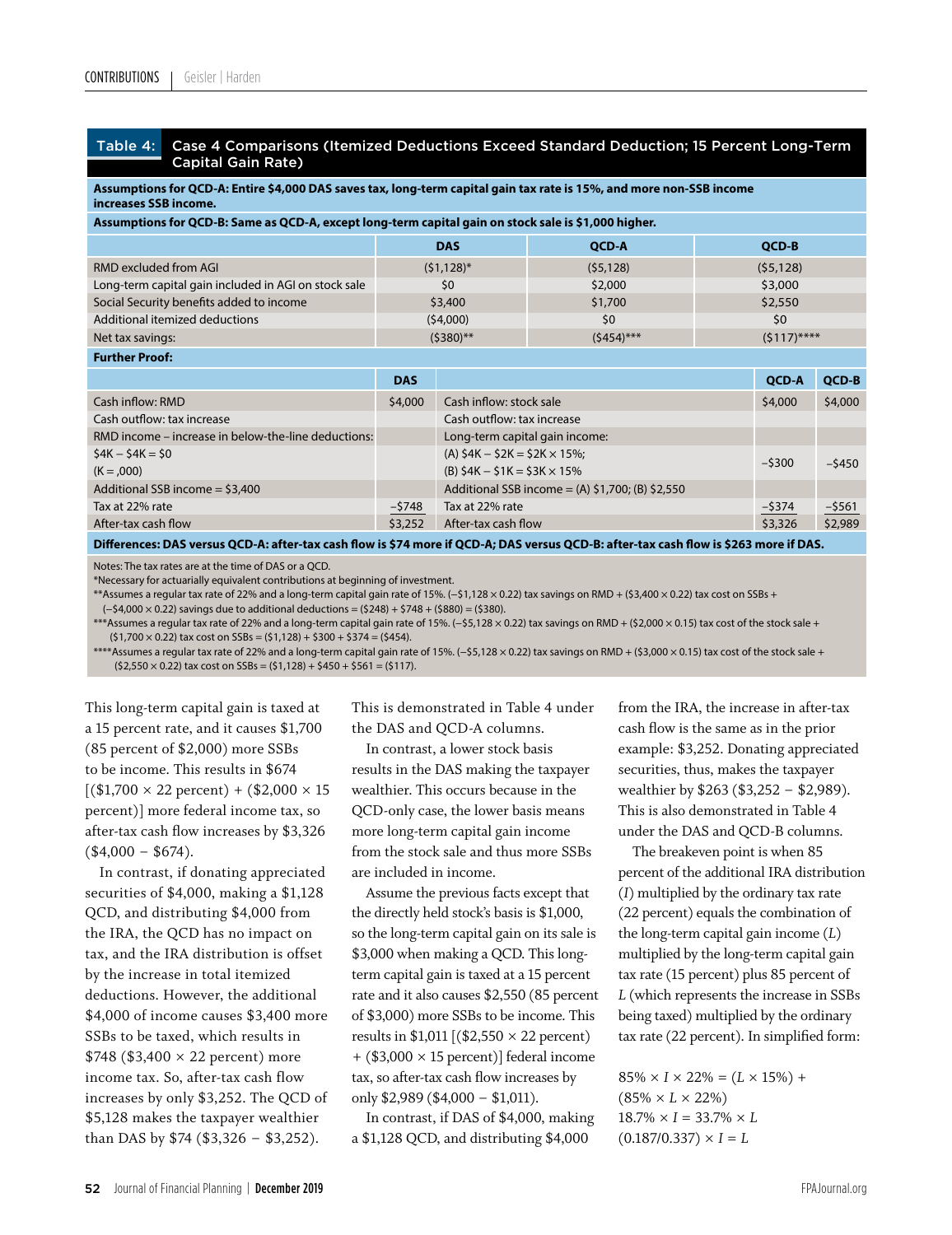Table 5: Case 5 Comparison (Itemized Deductions Exceed Standard Deduction; Above Tax Torpedo)

| Assumptions: Entire \$4,000 DAS saves tax, long-term capital gain tax rate is 15%, and more non-SSB income does not increase SSB income. |                |                                         |              |            |  |  |
|------------------------------------------------------------------------------------------------------------------------------------------|----------------|-----------------------------------------|--------------|------------|--|--|
|                                                                                                                                          | <b>DAS</b>     |                                         | <b>QCD</b>   |            |  |  |
| RMD excluded from AGI                                                                                                                    | $(51, 128)^*$  |                                         | (55, 128)    |            |  |  |
| Long-term capital gain included in AGI on stock sale                                                                                     | \$0            |                                         | \$2,000      |            |  |  |
| Social Security benefits added to income                                                                                                 | \$0            |                                         | 50           |            |  |  |
| Additional itemized deductions                                                                                                           | (54,000)       |                                         | 50           |            |  |  |
| Net tax savings                                                                                                                          | $(51, 128)$ ** |                                         | $(5828)$ *** |            |  |  |
| <b>Further Proof:</b>                                                                                                                    |                |                                         |              |            |  |  |
|                                                                                                                                          | <b>DAS</b>     |                                         |              | <b>QCD</b> |  |  |
| Cash inflow: RMD                                                                                                                         | \$4,000        | Cash inflow: stock sale                 |              | \$4,000    |  |  |
| Cash outflow: tax increase (1)                                                                                                           |                | Cash outflow: tax increase $(\uparrow)$ |              |            |  |  |
| RMD income $ \uparrow$ below-the-line deductions:                                                                                        |                | Long-term capital gain income:          |              |            |  |  |
| $$4,000 - $4,000 = $0$                                                                                                                   |                | $$4,000 - $2,000 = $2,000$              |              |            |  |  |
| Tax at 22% rate $=$                                                                                                                      | $-50$          | Tax at 15% rate $=$                     |              | $-5300$    |  |  |
| After-tax cash flow                                                                                                                      | \$4,000        | After-tax cash flow                     |              | \$3,700    |  |  |
| Difference: After-tax cash flow is \$300 more if DAS.                                                                                    |                |                                         |              |            |  |  |

Notes: The tax rates are at the time of DAS or a QCD.

\*Necessary for actuarially equivalent contributions at beginning of investment.

\*\*Assumes a regular tax rate of 22% and a long-term capital gain rate of 15%. (−\$1,128 × 0.22) tax savings on the RMD + (−\$4,000 × 0.22) savings due to additional  $deductions = (5248) + (5880) = (51.128).$ 

\*\*\*Assumes a regular tax rate of 22% and a long-term capital gain rate of 15%. (−\$5,128 × 0.22) tax savings on RMD + (\$2,000 × 0.15) tax cost of the stock sale =  $(51,128) + 5300 = (5828).$ 

Assuming the additional IRA distribution (*I*) is \$4,000, long-term capital gain income (*L*) equals \$2,220 ((0.187/0.337)  $\times$  \$4,000), according to this simplified formula. The breakeven point between a QCD and DAS is a tax basis of \$1,780 (\$4,000 − \$2,220) in the stock. To prove this is correct, if long-term capital gain income is \$2,220, it triggers additional federal income tax (at a 15 percent rate) of \$333, and triggers  $$1,887 ($2,220 \times 85 \text{ percent})$  of SSBs to be included in income, which triggers additional tax ( $$1,887 \times 22$  percent rate) of \$415.

The total additional federal income tax equals \$748 (\$333 + \$415), so after-tax cash flow increases by \$3,252 (\$4,000 − \$748) in the case of the QCD of \$5,128; the same as DAS. Therefore, whether a QCD or DAS saves more income tax depends on the tax basis of the stock donated when itemized deductions are already above the standard deduction, the long-term capital gain rate is 15 percent, and SSBs are still being phased into gross income.

Next, consider the same case with one difference: that itemized deductions exceed the standard deduction *only after*  DAS (all other factors are the same). Now DAS will save less tax because until the donation increases itemized deductions above the standard deduction, no tax is saved. It is still possible that DAS will save more income tax overall—it depends on both the stock's tax basis relative to current value and how far itemized deductions are below the standard deduction before DAS.

Assume the same facts as in Table 4 except itemized deductions are slightly below the standard deduction before DAS. Donating appreciated securities will still save more income tax, although less than the \$263 savings when compared to QCD-B. However, if instead itemized deductions are well below the standard deduction before DAS, DAS will not save more income tax than a QCD.

The specific facts must be compared doing after-tax cash flow analysis. Such analysis for QCD-A and QCD-B are demonstrated in Table 4. For DAS, the

analysis is similar to the bottom of Table 4 but must also include the tax increase (subtract the additional cash outflow) due to the below-the-line deductions not fully offsetting the RMD income.

**Case 5: Itemized deductions exceed standard deduction with 15 percent to 23.8 percent long-term capital gain rate.** Specifically, long-term capital gain rate > 0 percent (from 15 percent to 23.8 percent); and taxpayer has income above the Social Security tax torpedo range.

This is the case where DAS generally saves more tax than the QCD. Assuming that no other tax break is impacted by the QCD lowering AGI, the QCD saves tax at the ordinary rate(s) from  $22$ percent to 37 percent (2019 rates) while the additional itemized deduction for DAS saves tax at the same rate(s) and results in the exclusion of the appreciation—saving tax at the long-term capital gain tax rate.

The taxpayer is wealthier by an amount equal to the avoided long-term capital gain tax rate on the appreciation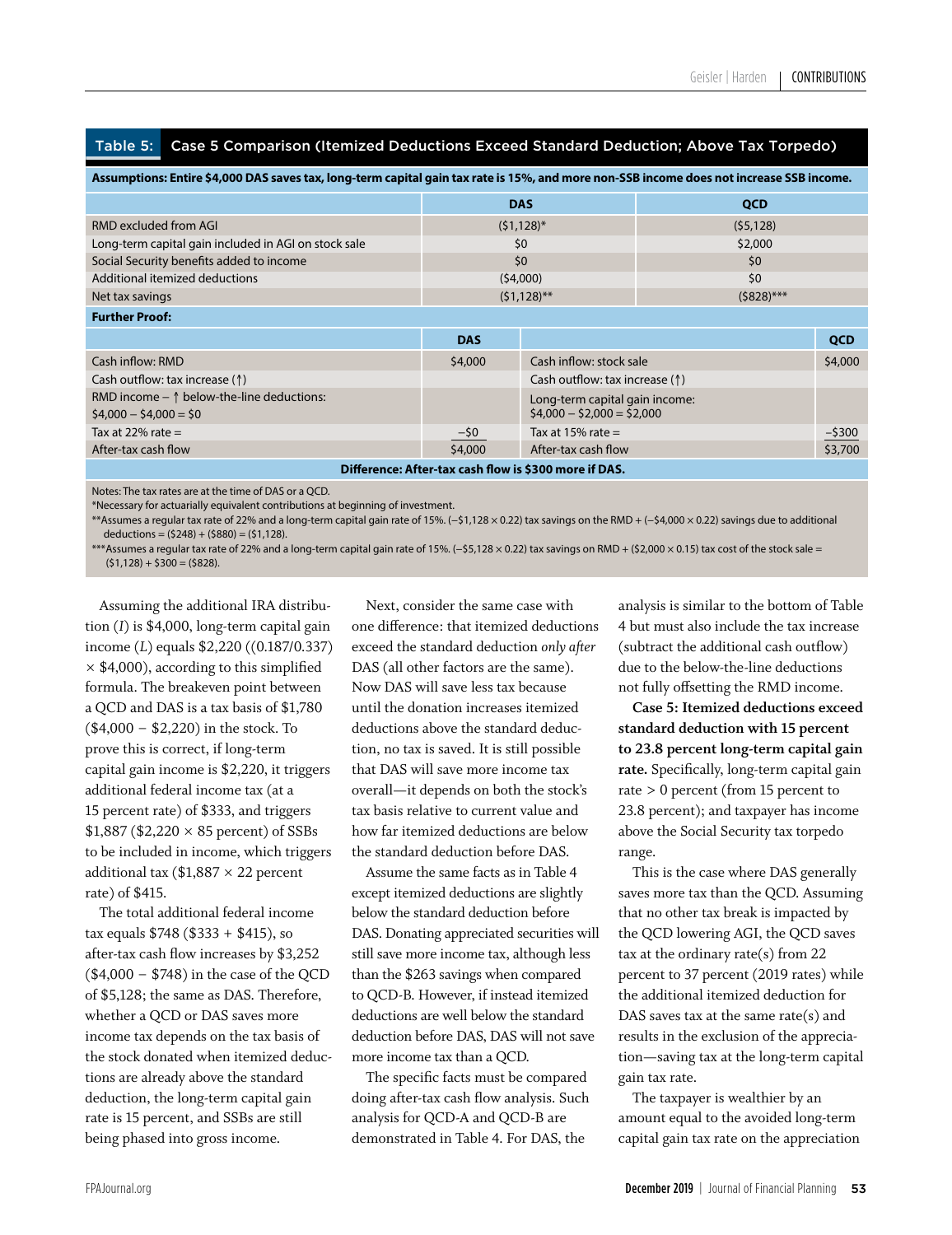when DAS (compared to making a QCD). Assume Case 2's facts, except that itemized deductions exceed the standard deduction *before* DAS. The QCD has the same result as in Case 2: after-tax cash flow increases by \$3,700. In contrast, DAS is more tax-efficient because increasing itemized deductions by \$4,000 offsets the RMD of \$4,000, and after-tax cash flow increases by \$4,000. DAS results in \$300 (\$4,000 − \$3,700) more tax savings.

The advantage of DAS might not always be as large as the avoided appreciation multiplied by the long-term capital gain tax rate, though. Sometimes DAS could be less tax-efficient than the QCD. Both reasons why involve the QCD, combined with sale of the appreciated stock, resulting in lower AGI compared to DAS with its increase in IRA distributions.

First, DAS results in relatively higher AGI than a QCD, and this could lead to higher Medicare insurance premiums two years later since 2021's Medicare insurance premiums are based on 2019's modified AGI, or MAGI (for Medicare insurance premiums purposes, MAGI is defined as AGI plus tax-exempt income).

For example, 2021's Medicare insurance premiums will increase significantly if 2019's MAGI is only \$1 over \$85,000 if single (or only \$1 over \$170,000 if married filing jointly). The premiums continue to rise in steps as higher thresholds of MAGI for 2019 are reached. For a single taxpayer, such steps are when MAGI is \$1 over the following: \$107,000, \$133,500, \$160,000, and \$500,000.

Assume in Case 5 that MAGI is \$85,000 if donating appreciated securities. Now, compare DAS with making a

QCD near the top of Table 5. Note that the effect of DAS was to reduce MAGI by \$1,128. In contrast, the effect of the QCD was to reduce MAGI by \$3,128 (\$2,000 − \$5,128), so AGI is \$83,000.

Now assume MAGI is \$1 higher in both cases. Because MAGI exceeds \$85,000 if DAS, the increase in 2021's Medicare premiums—making the simplifying assumption that such premiums stay the same as 2019 and ignoring the time value of money—is about \$650 (\$54.10 higher per month). Instead of DAS saving \$300 more than QCD, the QCD saves \$350 more than DAS because MAGI is \$83,001 (less than \$85,000) in the QCD scenario.

This shows it is possible for the net tax savings from the QCD added to the lower Medicare insurance premiums to exceed the net tax savings from DAS. To summarize, DAS always results in higher

# True Profile

The highest standard in risk profiling is also the most engaging one

Bring behavioral economics to your practice

# **TRY IT FREE**

14 day free trial | 40% off for FPA members Visit https://landing.trueprofile.com/fpa-client-first for more details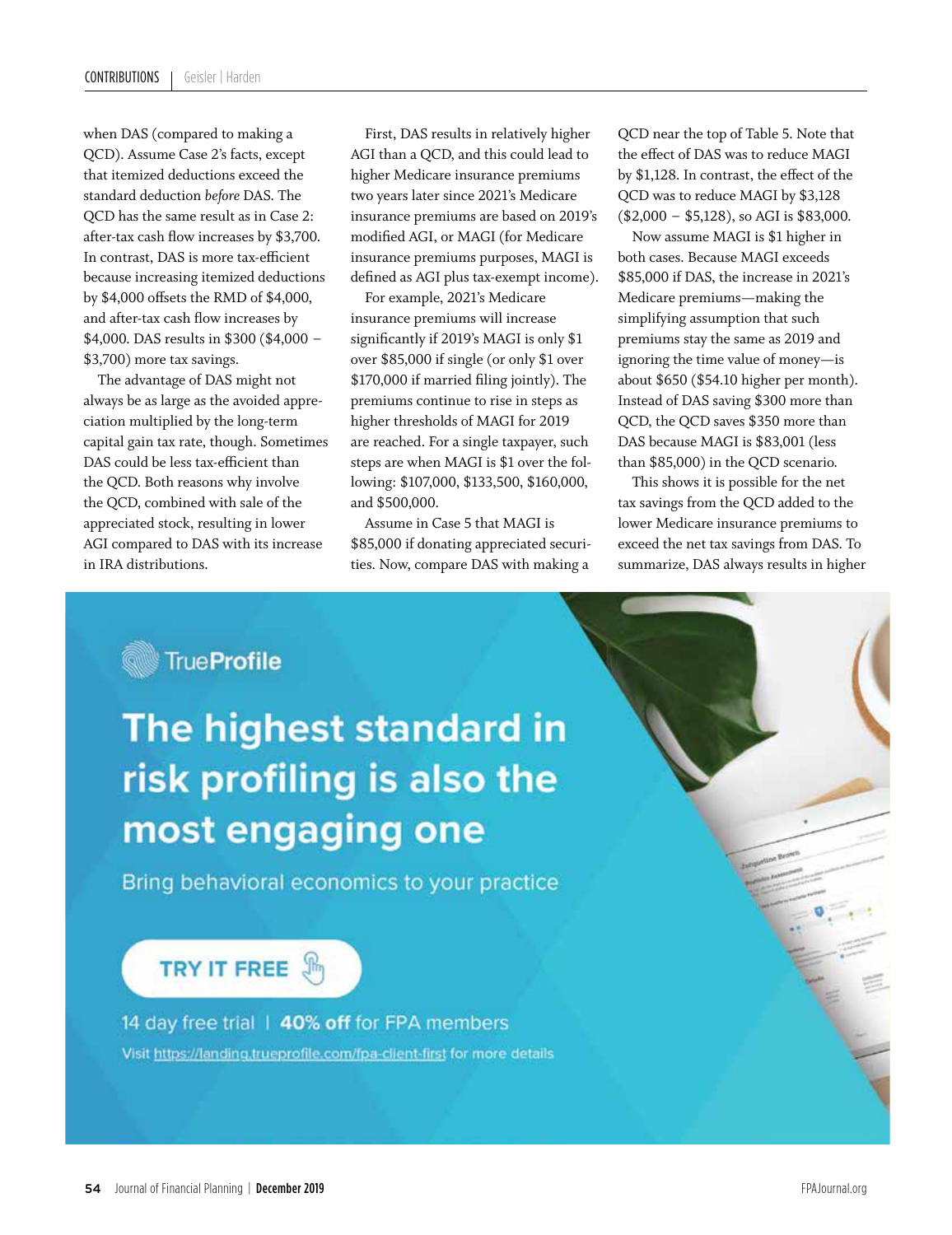MAGI (than a QCD), which can trigger a higher Medicare premiums threshold and such additional cash outflow must be incorporated into the analysis to determine the optimal alternative.

Second, since DAS always results in higher MAGI than a QCD, a higherincome taxpayer making a QCD can reduce the 3.8 percent surtax on net investment income (compared to DAS). This surtax kicks in when the taxpayer has any net investment income and AGI exceeds \$200,000 for single taxpayers (\$250,000 married filing jointly). If the surtax is lower when making a QCD compared to DAS, the reduction must also be included along with any reduction in Medicare premiums to determine the total savings due to the QCD and thus determine the optimal alternative.<sup>12</sup>

# **Summary of Case Scenarios**

Recall there are 16 possible scenarios with four binary factors impacting tax savings. Case 1 covers scenarios in which the taxpayer does not itemize deductions (eight of 16 scenarios). For these, a QCD always saves more tax.

Case 2 covers one scenario in which the taxpayer itemizes only when donating appreciated securities, the long-term capital gain tax rate is  $\geq$  15 percent, and 85 percent of Social Security benefits are included in taxable income. In this case, which method—DAS or a QCD—saves more tax depends on the specific facts.

Case 3 covers two scenarios where the long-term capital gain tax rate is 0 percent and < 85 percent of Social Security benefits are included in income, and the taxpayer itemizes deductions either before DAS or only because of DAS. A QCD saves more tax in both these scenarios.

Case 4 covers two scenarios: those in which the long-term capital gain tax rate equals 15 percent and < 85 percent of Social Security benefits are included in taxable income, and the taxpayer itemizes deductions either before

DAS or only because of DAS. Which method—DAS or a QCD—saves more tax depends on the specific facts.

Case 5 covers one scenario in which the taxpayer itemizes deductions regardless of DAS or not, the long-term capital gain tax rate is  $\geq$  15 percent, and 85 percent of Social Security benefits are included in taxable income. In this case, DAS, both because of its "double" tax benefits and because the QCD does not reduce Social Security benefits subject to tax, generally saves more tax (absent the Medicare premium and investment income surtax effects).

Two additional possible scenarios, those involving a 0 percent long-term capital gain tax rate and 85 percent of Social Security benefits are included in taxable income, along with whether the taxpayer itemizes deductions before or only after DAS, are not possible because the 0 percent long-term capital gain tax rate requires low taxable income and 85 percent of Social Security benefits being income requires higher taxable income.

# **Additional Consideration: Taxpayer to Bequest Appreciated Stock to Heirs**

The taxpayer sold the appreciated stock while he or she was still alive in the preceding cases of QCDs considered here. If the taxpayer intends to make a bequest to an heir of the appreciated stock, rather than use the funds personally, the analysis must fundamentally change.

Appreciated securities inside the IRA left to the heir will be taxed as ordinary income when distributed. There is no step-up in basis inside the IRA. In contrast, inherited appreciated securities held directly (or through a grantor trust) will step-up in basis. This removes from income taxation the appreciation on the securities prior to the taxpayer's death. The heir will only pay the long-term capital gain tax on any appreciation after the date of death. Thus, the heir prefers the taxpayer to make QCDs during life and pass the

directly held securities to the heir.

Assume the taxpayer does not need additional spending money and has already taken the RMD from IRAs for the year. From the heir's perspective, the question is whether the heir is better off with the taxpayer: (1) making a QCD of \$4,000 and leaving the heir both \$4,000 of appreciated securities, which will step-up in basis to \$4,000, plus \$1,128 in an IRA; or (2) donating appreciated securities and leaving \$5,128 in an IRA to the heir.<sup>13</sup>

If the heir's tax rate is 0 percent, he or she is indifferent between the two options because both increase the heir's after-tax cash flow by \$5,128. If the heir has a greater than 0 percent income tax rate, then the heir would prefer receiving the \$4,000 of appreciated securities and the \$1,128 in the IRA instead of receiving \$5,128 in an IRA. In the former case, the heir pays no tax on the \$4,000 dateof-death value but does pay tax at the ordinary rate on the \$1,128 of inherited IRA when distributed. In the latter case, the heir pays tax at the ordinary rate on the full \$5,128 when distributed. So, a QCD by the taxpayer is always preferred by the eventual income-taxpaying heir of the appreciated stock.

In the previous cases in which the QCD was preferred, the choice was not affected by the desire to leave wealth to the heir. The QCD was preferred by both the taxpayer and the eventual heir. In the cases in which DAS was preferred at the taxpayer level, the tax savings differential at the taxpayer level must be compared with the present value of the heir's anticipated tax cost.

# **Conclusion**

Financial planning professionals have the opportunity to provide tax-efficient planning strategies to charitably inclined clients. This opportunity is even more important for clients over age 70½ because of the opportunity to make a qualified charitable distribution.